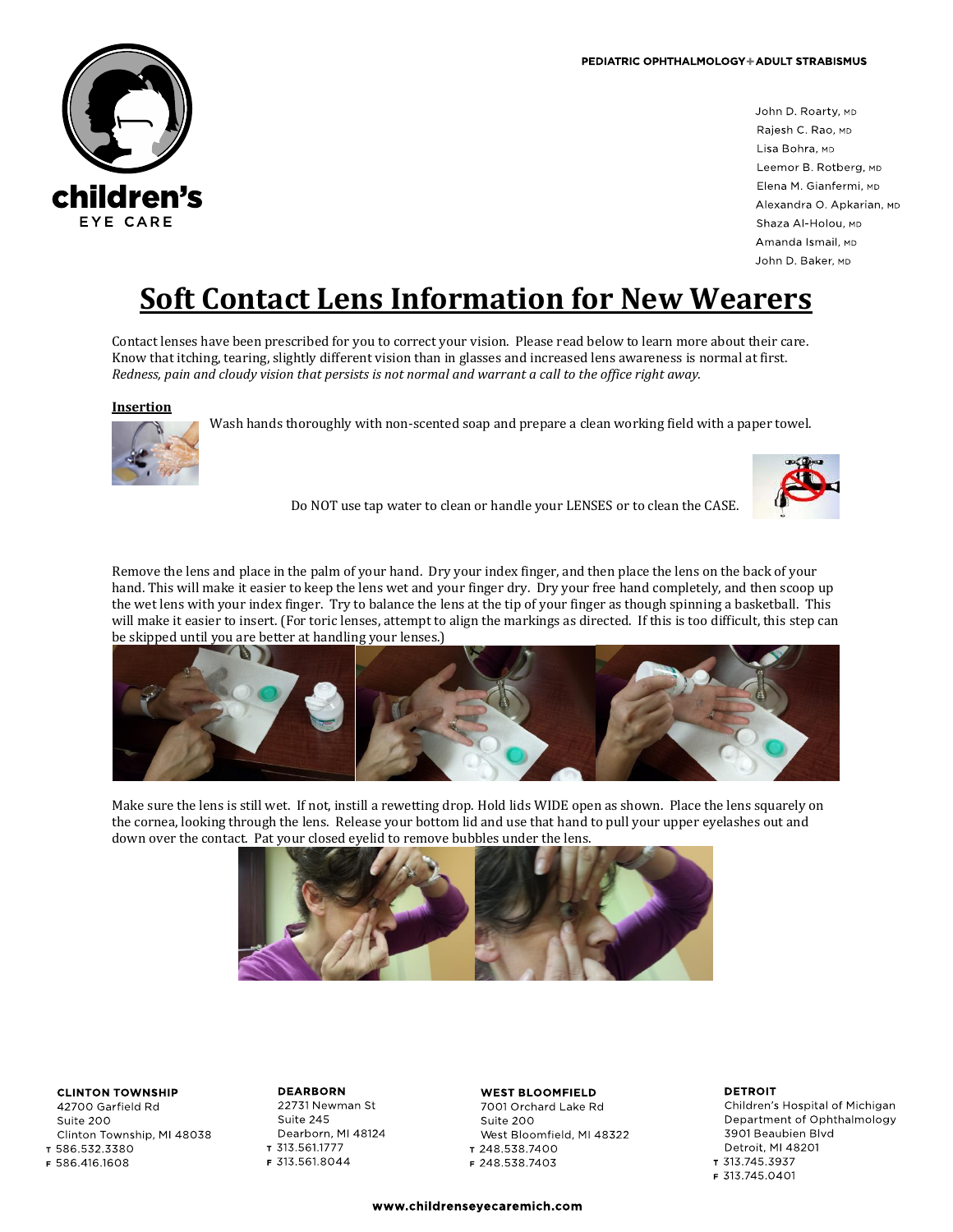#### PEDIATRIC OPHTHALMOLOGY+ADULT STRABISMUS



## **Removal**

hildren's

EYE CARE



Wash hands thoroughly with non-scented soap and prepare a clean working field with a paper towel.



Do NOT use tap water to clean or handle your LENSES or to clean the CASE.

Spherical lenses: while holding the eyelids WIDE open with your fingers as shown, pinch the lens with thumb and forefinger to remove. Toric lenses: Instill a rewetting drop, hold the lids open as shown, and rotate the lens before pinching off. The next day, rotate the other way. This will prevent ripping of the lens.



## **Cleaning**

Your lenses must be removed and cleaned every night using your recommended solution. Wash hands thoroughly with non-scented soap and prepare a clean working field with a paper towel.



Do NOT use tap water to clean or handle your LENSES or to clean the CASE.



Clear Care solution: Place each lens in the cleaning basket and rinse for 5 seconds. Fill the container to the line and place the basket inside, screwing it down tightly. Wait a minimum of 6 hours before wearing the lenses. Once the 6 hours is up, the solution is neutral and lenses can be placed directly in the eye. DO NOT re-rinse with fresh solution; this will cause a burn to the eye.

Multipurpose solution (Optifree, Biotrue, Renu): Pour solution over the lens in your palm and rub it with your index finger to remove build up, then rinse with fresh solution. Fill the case with fresh solution and put the lens in to soak overnight, closing the caps tightly. In the morning, rub and rinse your case, then allow it to air dry completely during the day while wearing lenses.



**CLINTON TOWNSHIP** 42700 Garfield Rd

Suite 200 Clinton Township, MI 48038 T 586 532 3380

F 586 416 1608

**DEARBORN** 22731 Newman St Suite 245 Dearborn, MI 48124 T 313.561.1777 F 313 561 8044

**WEST BLOOMFIELD** 7001 Orchard Lake Rd Suite 200 West Bloomfield, MI 48322 T 248.538.7400 F 248 538 7403

**DETROIT** Children's Hospital of Michigan Department of Ophthalmology 3901 Beaubien Blvd Detroit, MI 48201 T 313 745 3937 F 313 745 0401